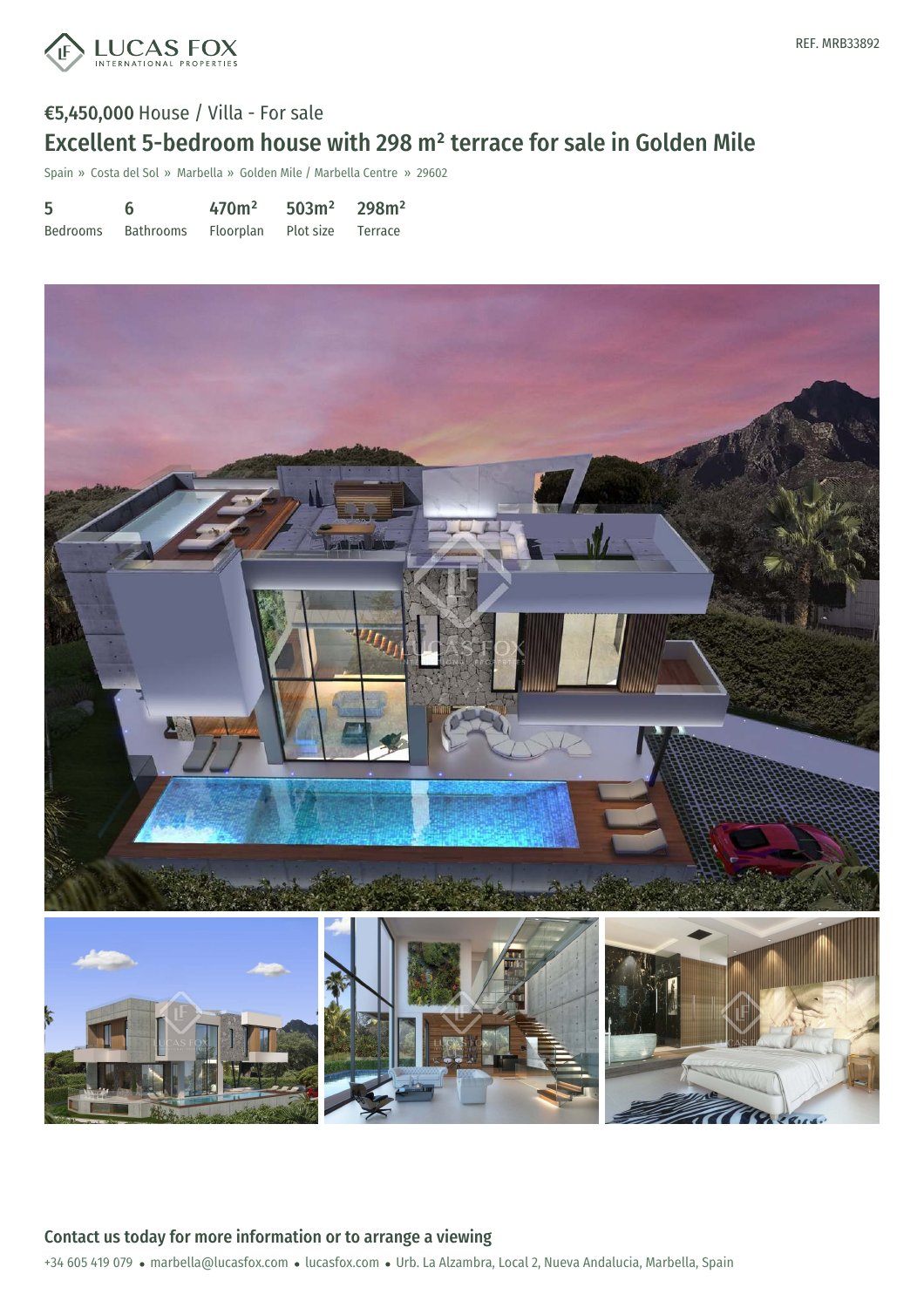

# €5,450,000 House / Villa - For sale Excellent 5-bedroom house with 298 m² terrace for sale in Golden Mile

Spain » Costa del Sol » Marbella » Golden Mile / Marbella Centre » 29602

| 5        | 6         | 470 <sup>m²</sup> | 503m <sup>2</sup> | 298m <sup>2</sup> |
|----------|-----------|-------------------|-------------------|-------------------|
| Bedrooms | Bathrooms | Floorplan         | Plot size         | Terrace           |

#### OVERVIEW

## New 5-bedroom villa for sale in Golden Mile, Marbella. Located in a beachside residential area with easy access to the beach and all amenities.

Villa Cypress is one of the Casablanca Beach villas, located in well-established beachside development with easy access to the beach and all amenities of Marbella Golden Mile. Casablanca Beach Villas combine designer architecture and interiors with all the modern comforts, set within a dream-like setting just moments from the beach. These 5-bedroom properties are located in a small and exclusive residential area, a short walk from the centre of Marbella, and offer privacy and tranquillity.

Modern architectural edges of glass and concrete are complemented by the addition of wooden facades and botanical bricks to create vast living walls.

This eye-catching exterior is perfectly balanced by the interiors, which offer designer living and the best home comforts including a 5-star spa, high-tech automated home system and luxurious use of materials including Negro Marquina marble and stone while providing respect to the environment.

Construction ongoing. Completion - End Q4 2022



[lucasfox.com/go/mrb33892](https://www.lucasfox.com/go/mrb33892)

Garden, Swimming pool, Terrace, Natural light, Air conditioning, Alarm, Domotic system, Equipped Kitchen, Exterior, Utility room, Views